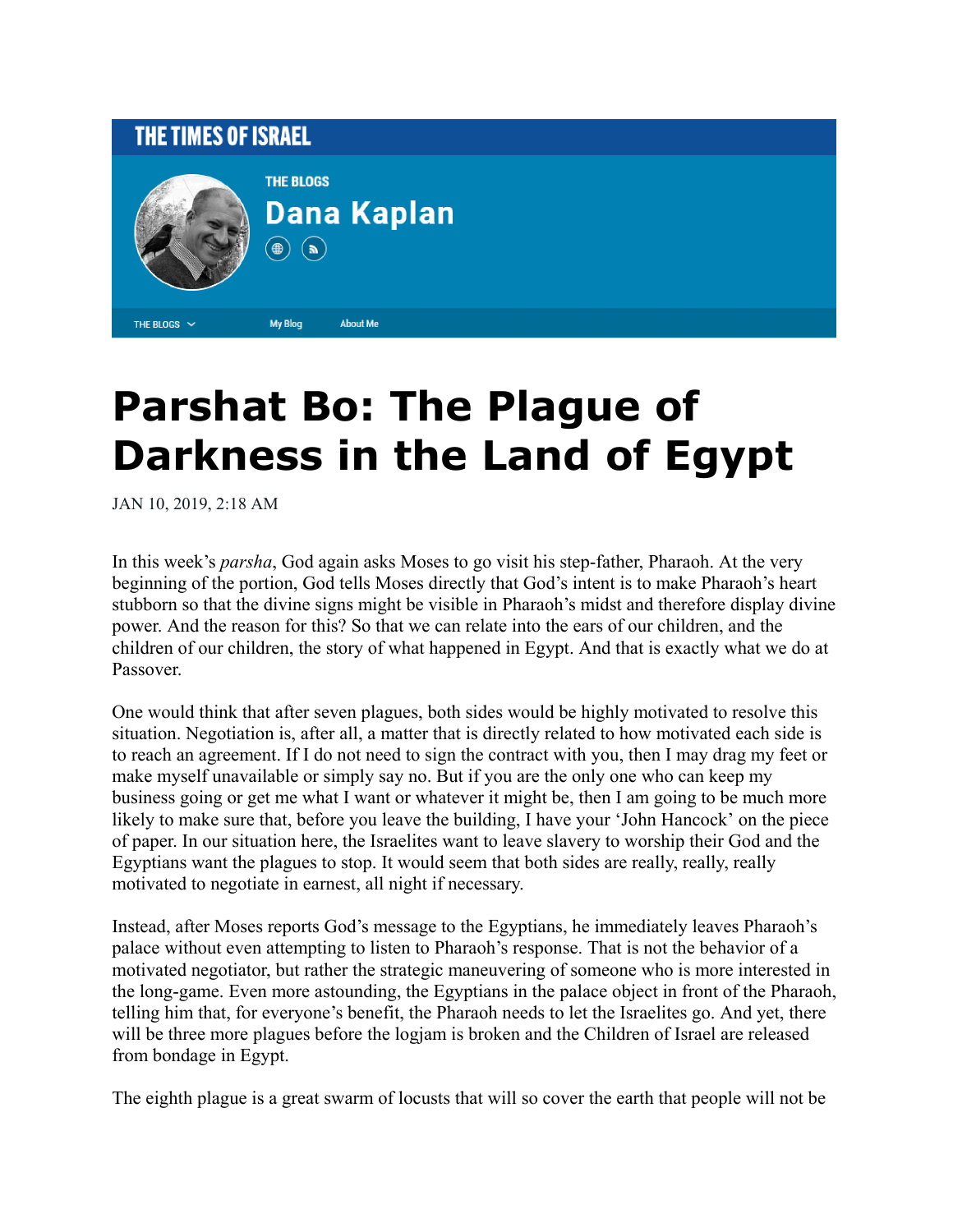able to see the ground. But first, there is another attempt at negotiations. Pharaoh appears to agree to let the Israelites leave Egypt, at least temporarily, for a religious retreat. "Go, serve Adonai your God." That looks like a basis for agreement. Pharaoh, however, wants to know who is going to participate in this religious retreat. Moses tells him that everybody is going to go, and they are going to take everything with them. If Pharaoh had indeed been ready to consider some sort of compromise proposal, this is not it. He realized that if the Israelites leave with their children and their cattle, they are not likely to voluntarily return. It is at this point that God tells Moses, "Extend your hand over the land of Egypt for the locusts." The locusts came and consumed all of the vegetation – anything green that had remained on the trees after the plague of hail was now eaten by these locusts.

What is not frequently recognized is that, in addition to eating all the vegetation, the massive swarms of locusts darkened the whole of the land. Pharaoh calls back Moses and Aaron and admits to them that he has done wrong, explicitly apologizing for his earlier behavior. Nevertheless, God continues to harden Pharaoh's heart and the Children of Israel are still not sent forth out of the land of Egypt. So God then says to Moses, "Stretch out your hands to the heavens and let there be darkness over the land of Egypt." This ninth plague constitutes a liminal period between the eighth plague, the swarms of locusts who darkened the skies and consumed all living vegetation, and the tenth plague, that of the death of the firstborn.

It seems a rather bizarre plague. What made it so terrible that it should be placed as the ninth plague, the one immediately prior to the death of the firstborn? Perhaps the answer is not to be found in any concrete damage that the plague of darkness might have caused but rather in its psychological impact. This was not the darkness that we might experience on the streets of Greenwich Village at midnight, when it might be dark but you can still kind of see enough to avoid bumping into cars, even if there is no streetlight in front of you. Rather, this darkness was thick and palpable, not just symbolically but actually, so that it could actually be touched (Exodus 10:21). It was sort of like being in a house on fire, where the smoke gets so thick that even if you have an oxygen mask on, it feels like it's pushing against you and preventing you from moving.

With such a concrete form of darkness, people literally could not move. Even if they eventually found their way to a chair or bed, they needed to stay there. They were fortunate that it was probably the shortest, if not the shortest, plague – they would have died if it had gone on much longer. Although there seemed to be no direct threat to their existence, this heavy, enveloping darkness put a complete end to the functioning of civic society. If individuals cannot get anywhere, then cooperation stops completely, totally, absolutely.

But maybe I am understating the physical manifestations of this darkness. It could have been a sandstorm which generated so much sand that it entirely obliterated all light. Not only did it obliterate light but it filled the air with that same sand, stopping people from moving, making it difficult to breathe. So the physical discomfort would have been enormous and the emotional fright would have been almost unbearable. If I was in such a dire situation, at least if I could see my family and friends, hold them, commiserate with them, and hopefully reassure each other, this would provide a certain degree of solace. But the plague of darkness was so overwhelming and constituted such a complete attack that each person found themselves isolated. Isolated they